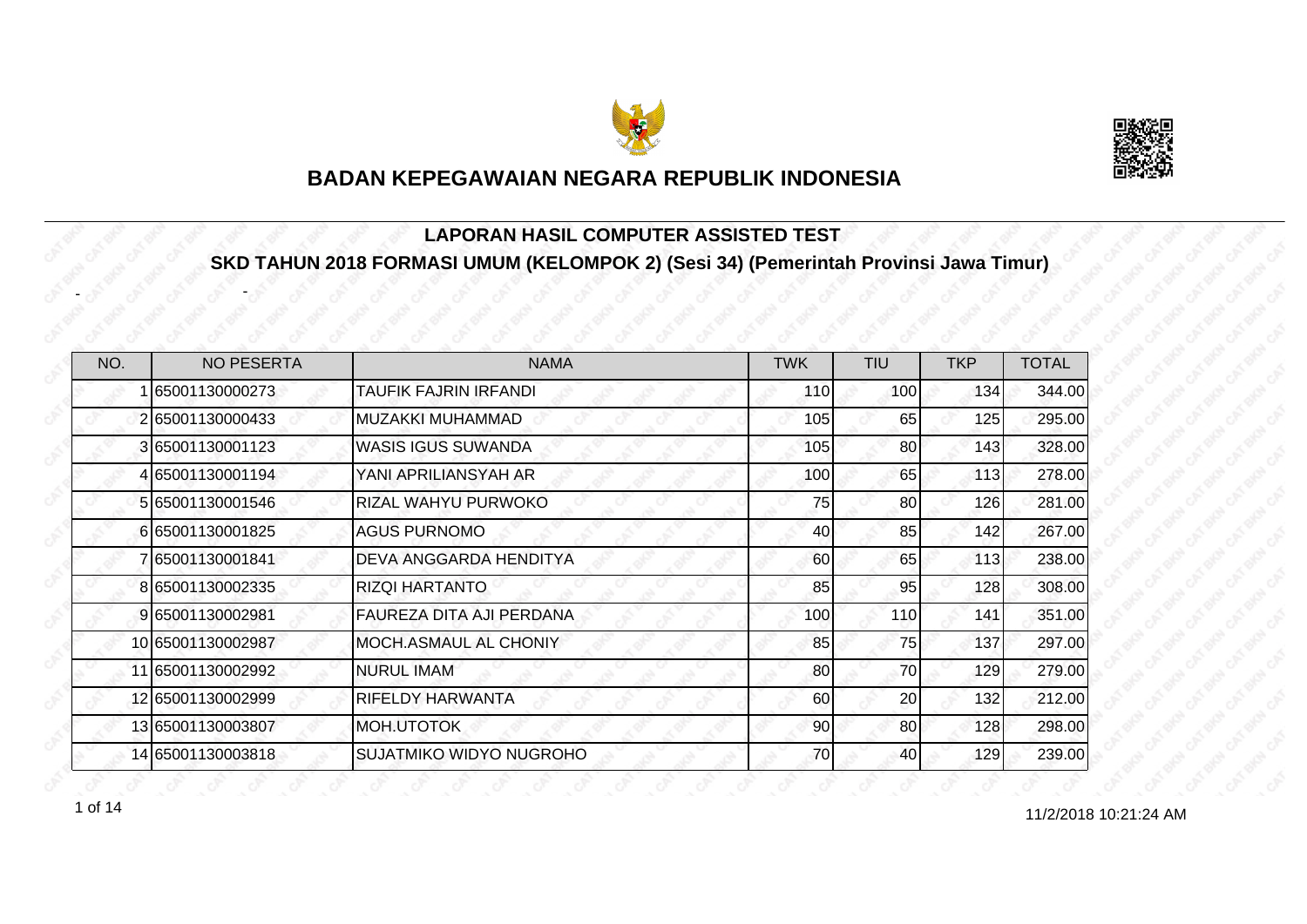



|  | 15 65001130004434 | <b>ACHMAD WICAKSONO</b>          | 70  | 90 <sup>1</sup> | 145 | 305.00 |
|--|-------------------|----------------------------------|-----|-----------------|-----|--------|
|  | 16 65001130004513 | <b>ANDREAS RUDI WIJAYA</b>       | 90  | 75              | 134 | 299.00 |
|  | 17 65001130004518 | <b>ARIEF ADI PUSPITO</b>         | 65  | 55              | 93  | 213.00 |
|  | 18 65001130004623 | ADITYA WISHNU PRATAMA            | 100 | 90 <sub>l</sub> | 137 | 327.00 |
|  | 19 65001130004658 | HANITENSYA HABIBIE HALILLADI     | 50  | 80              | 146 | 276.00 |
|  | 20165001130004668 | <b>BAGUS ARDIANSYAH</b>          | 80  | 100             | 114 | 294.00 |
|  | 21 65001130004763 | RESA FAJRIN RAHMADIANSYAH        | 105 | <b>80</b>       | 127 | 312.00 |
|  | 22 65001130005972 | <b>ANGGIE FAISHAL FIRMANSYAH</b> | 95  | 115             | 136 | 346.00 |
|  | 23 65001130006029 | <b>KHOIRUL UMAM</b>              | 70  | 50              | 119 | 239.00 |
|  | 24 65001130006040 | <b>M ARIEF RIFAL</b>             | 95  | 125             | 146 | 366.00 |
|  | 25 65001130006049 | MOCHAMAD ARDHAN FADHLAN          | 105 | 110             | 140 | 355.00 |
|  | 26 65001130006082 | R. HARIADI, SE., AK              | 70  | 60              | 116 | 246.00 |
|  | 27 65001130007753 | NUR ANDRIA RANGGA PERDANA        | 75  | 60              | 134 | 269.00 |
|  | 28 65001130007817 | ARIF MUSTOFA LUTFI               | 80  | 85              | 119 | 284.00 |
|  | 29 65001130007833 | <b>DHIMAS AGUNG RAHMATULLAH</b>  | 65  | 60              | 105 | 230.00 |
|  | 30 65001130007838 | <b>DZULFIKAR DIINURRAHMAN</b>    | 110 | 115             | 143 | 368.00 |
|  | 31 65001130007860 | EZA RACHMAD YAWIKA               | 60  | 85              | 110 | 255.00 |
|  | 32 65001130007891 | <b>MUKHAMAD MASMUK</b>           | 95  | 100             | 135 | 330.00 |
|  | 33 65001130007955 | RINALDI YONNIA FIRMANSYAH        | 115 | 95              | 148 | 358.00 |
|  | 34 65001130008020 | ADITYA YUDHA BASKARA             | 70  | 50              | 134 | 254.00 |

11/2/2018 10:21:24 AM 2 of 14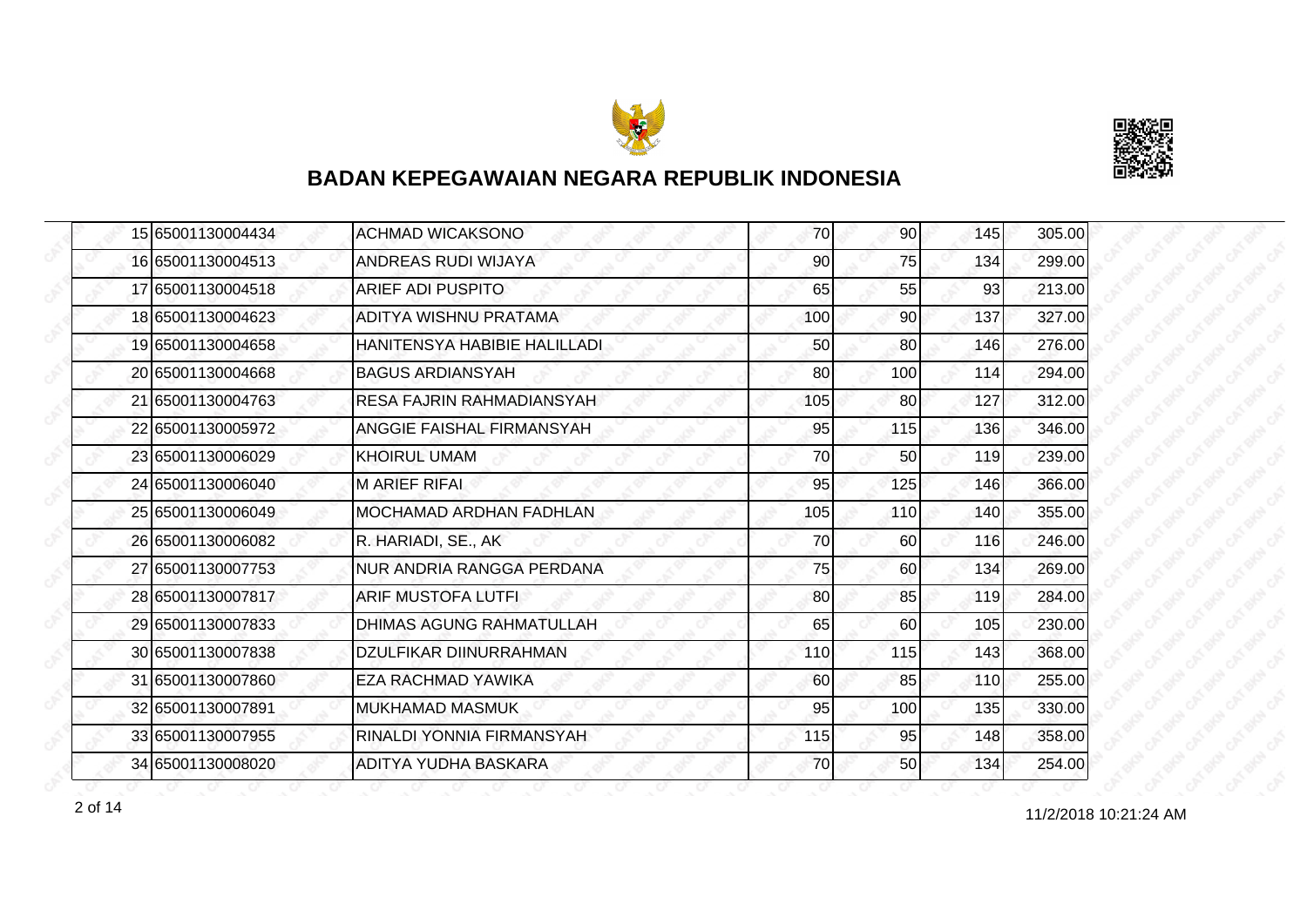



|  | 35 65001130008023 | <b>ARDHESON AVIV ARYA</b>        | 110 | 70              | 138 | 318.00 |
|--|-------------------|----------------------------------|-----|-----------------|-----|--------|
|  | 36 65001130008024 | <b>ARIF MUHAZALIN</b>            | 70  | 55              | 140 | 265.00 |
|  | 37 65001130008221 | <b>GILANG RAMADHAN PRIAMBUDI</b> | 95  | 85              | 108 | 288.00 |
|  | 38 65001130008232 | <b>MUHAMMAD GILANG ILMA</b>      | 90  | 80 <sup>1</sup> | 137 | 307.00 |
|  | 39 65001130008251 | PANDU RAHMAT PUTRA               | 95  | 70I             | 137 | 302.00 |
|  | 40 65001130008272 | <b>WIDODO HARIYANTO, SE</b>      | 100 | 40              | 122 | 262.00 |
|  | 41 65001130009814 | <b>ANANTA BUDI LASSO</b>         | 80  | 80 <sup>1</sup> | 122 | 282.00 |
|  | 42 65001130009821 | CAHYO HARDI WIJAYANTO            | 105 | 35              | 125 | 265.00 |
|  | 43 65001130009849 | FARA RIYADNA RAMANDITA           | 75  | 65              | 133 | 273.00 |
|  | 44 65001130009851 | <b>FEBRY KURNIAWAN</b>           | 120 | 90 <sup>1</sup> | 139 | 349.00 |
|  | 45 65001130009854 | <b>GIRI BAYUAJIE, SE</b>         | 130 | 75              | 137 | 342.00 |
|  | 46 65001130009870 | <b>JEFRY KURNIAWAN</b>           | 90  | 40              | 127 | 257.00 |
|  | 47 65001130009877 | MOHAMMAD ARISUSANTO              | 70  | 60              | 115 | 245.00 |
|  | 48 65001130009893 | TRYAS ANGGA SASMITA              | 95  | 110             | 131 | 336.00 |
|  | 49 65001130009897 | ZATRIA GAMA RAMADHAN             | 100 | 105             | 136 | 341.00 |
|  | 50 65001130011595 | ANDRIAN KURNIAWAN                | 25  | 55              | 118 | 198.00 |
|  | 51 65001130011607 | <b>CANDRA DWI SAPUTRO</b>        | 75  | 70              | 106 | 251.00 |
|  | 52 65001130011618 | DEDY SATYA ERLANGGA, SE          | 105 | 50              | 135 | 290.00 |
|  | 53 65001130011752 | <b>FERDY DIAN PRIBADI</b>        | 85  | 70              | 138 | 293.00 |
|  | 54 65001130011780 | RIO WAHYU DIAN PRANATA           | 85  | 60              | 130 | 275.00 |

11/2/2018 10:21:24 AM 3 of 14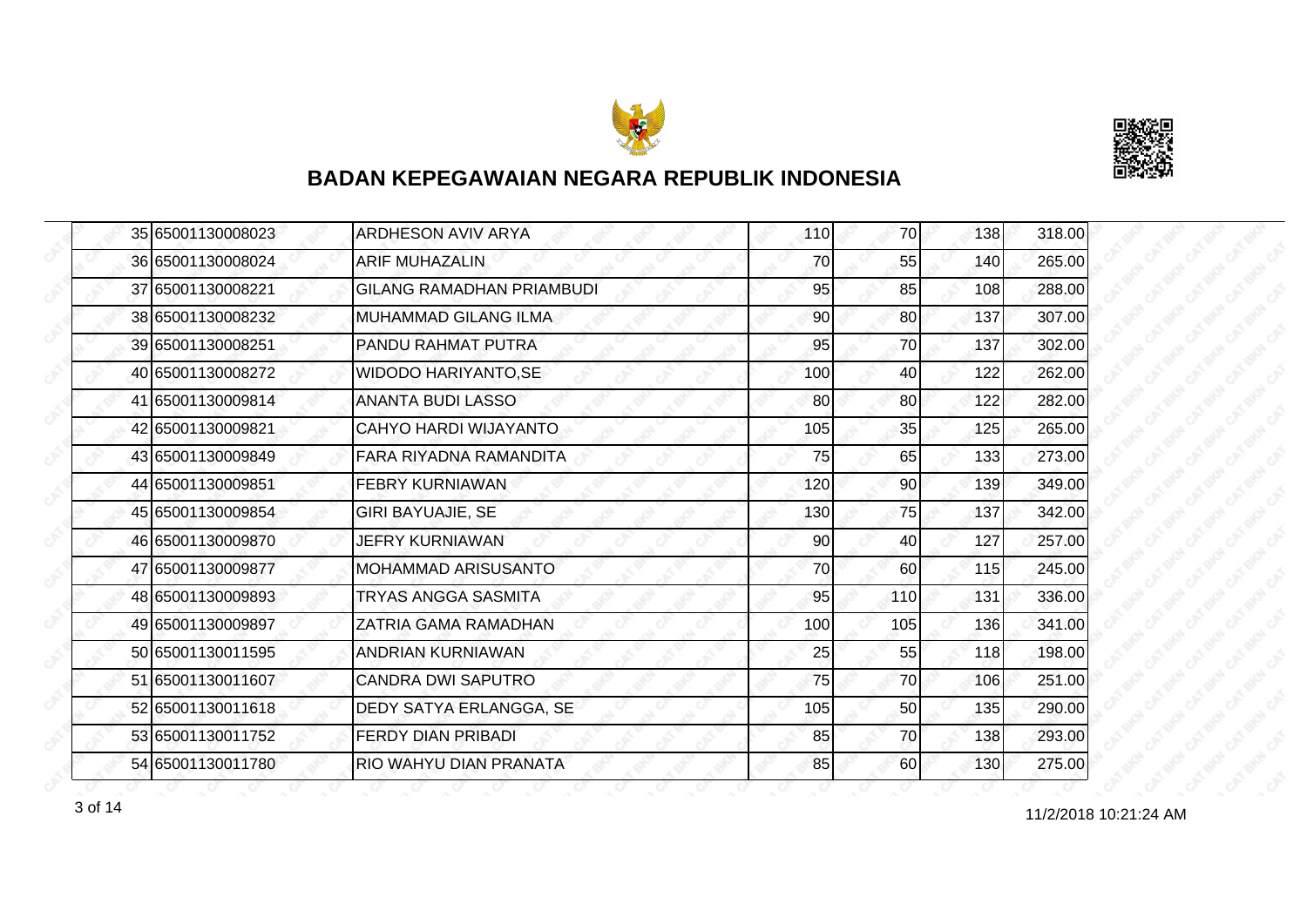



|  | 55 65001130011781 | <b>JOKO PRASETYO</b>          | 75  | <b>70</b> | 140 | 285.00 |
|--|-------------------|-------------------------------|-----|-----------|-----|--------|
|  | 56 65001130011801 | MUHAMMAD ANAS SYAFII          | 85  | 90        | 133 | 308.00 |
|  | 57 65001130011802 | SIMON FERNANDO SILITONGA      | 75  | 65        | 147 | 287.00 |
|  | 58 65001130011816 | WEMPI VERRANDO WICAKSONO      | 70  | 50        | 140 | 260.00 |
|  | 59 65001130011839 | RAKA SAPUTRA                  | 45  | 55        | 139 | 239.00 |
|  | 60 65001130012055 | MARVEL ARMANDA K.N            | 110 | 85        | 145 | 340.00 |
|  | 61 65001130012302 | DAVITA HILMI ALANDIA          | 115 | 100       | 145 | 360.00 |
|  | 62 65001130012307 | <b>DENY CHRISTIAN</b>         | 100 | 85        | 115 | 300.00 |
|  | 63 65001130012328 | <b>DWI CANDRA PURWANDI</b>    | 70  | 55        | 120 | 245.00 |
|  | 64 65001130012335 | <b>FIRDIANSYAH RACHMAN</b>    | 55  | 45        | 119 | 219.00 |
|  | 65 65001130012370 | MUAMMAR MUKHAMMAD ARIEF       | 90  | 110       | 133 | 333.00 |
|  | 66 65001130012404 | ROBBY HARTONO PUTRA           | 90  | 70        | 130 | 290.00 |
|  | 67 65001130015019 | <b>DWI BANGBANG KRISWANTO</b> | 50  | 35        | 127 | 212.00 |
|  | 68 65001130015026 | <b>HAMAM NASIRUDIN</b>        | 75  | 90        | 134 | 299.00 |
|  | 69 65001130015030 | <b>INDRA HARI MUKTI</b>       | 100 | 80        | 140 | 320.00 |
|  | 70 65001130015140 | MOCHAMAD YOGA PRATAMA         | 85  | 90        | 125 | 300.00 |
|  | 71 65001130015163 | RADITYA FIKRIYADI             | 95  | 70        | 143 | 308.00 |
|  | 72 65001130015253 | <b>ZAINAL FADRI</b>           | 85  | 70        | 76  | 231.00 |
|  | 73 65001130017248 | <b>RICKY CAHYO KUSUMO</b>     | 65  | 75        | 125 | 265.00 |
|  | 74 65001130017362 | RIDNER JOKO PRAMUKO           | 95  | 65        | 138 | 298.00 |

11/2/2018 10:21:24 AM 4 of 14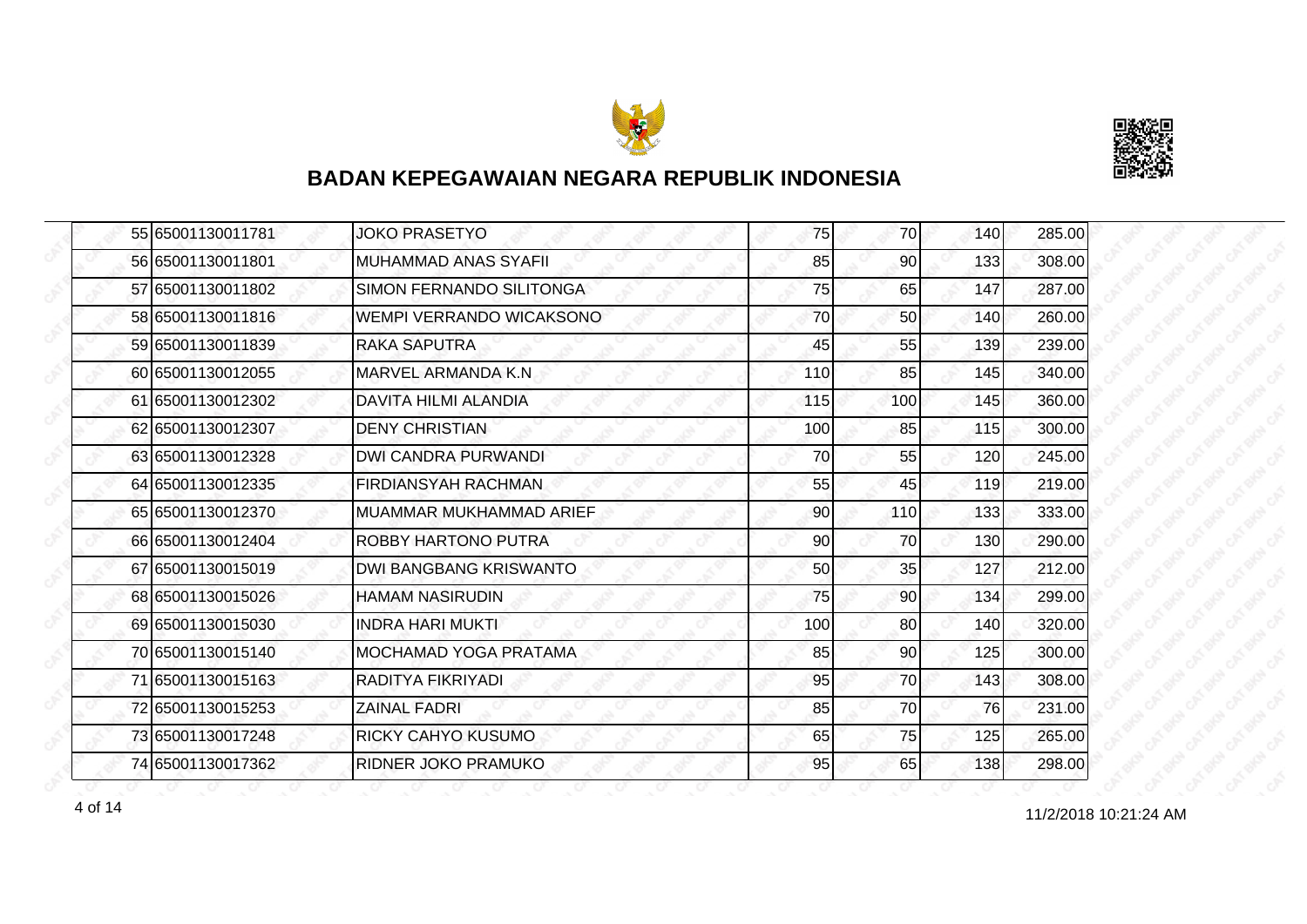



|  | 75 65001130017609 | ABDURROHMAN WIRO HANDOKO           | 60  | 40  | 121 | 221.00 |
|--|-------------------|------------------------------------|-----|-----|-----|--------|
|  | 76 65001130017616 | <b>RIO SETYA WAHYUDI</b>           | 45  | 110 | 122 | 277.00 |
|  | 77 65001130017619 | SATRIO ANUGRAH WICAKSONO           | 90  | 75  | 151 | 316.00 |
|  | 78 65001130017636 | <b>HAIRUL HIDAYAT</b>              | 110 | 95  | 130 | 335.00 |
|  | 79 65001130017648 | <b>ANDY FIRMANSYAH</b>             | 75  | 60  | 114 | 249.00 |
|  | 80 65001130017704 | <b>RAYMOND YUNIUS SETIONO</b>      | 85  | 105 | 141 | 331.00 |
|  | 81 65001130017728 | <b>ACHMAD ERWINSYAH SETYONO</b>    | 95  | 90  | 134 | 319.00 |
|  | 82 65001130017779 | <b>GILANG ARI SUKARNO</b>          | 105 | 100 | 146 | 351.00 |
|  | 83 65001130017823 | <b>ACHMAD SHOWI</b>                | 110 | 90  | 127 | 327.00 |
|  | 84 65001130017827 | <b>AHMAD IBNU TAMIM</b>            | 95  | 95  | 135 | 325.00 |
|  | 85 65001130017828 | <b>BONAVENTURA ADIETYA PRAKOSO</b> | 75  | 40  | 130 | 245.00 |
|  | 86 65001130017838 | <b>DWI RUSMAINI</b>                | 85  | 110 | 142 | 337.00 |
|  | 87 65001130017840 | RICHI AWAL RULIES DARMAWAN         | 70  | 75  | 128 | 273.00 |
|  | 88 65001130017845 | <b>SAIFUDDIN GHAZALI</b>           | 65  | 65  | 122 | 252.00 |
|  | 89 65001130017858 | <b>AFIS BADARUDIN</b>              | 50  | 80  | 140 | 270.00 |
|  | 90 65001130017859 | <b>ARIF NUGROHO</b>                | 100 | 90  | 120 | 310.00 |
|  | 91 65001130017860 | <b>MUHAMMAD MUSLICH</b>            | 105 | 80  | 134 | 319.00 |
|  | 92 65001130017864 | <b>IWAN WAHYUDI</b>                | 80  | 70  | 144 | 294.00 |
|  | 93 65001130017905 | <b>TRI YULIANTO</b>                | 105 | 90  | 131 | 326.00 |
|  | 94 65001130017914 | POSRICO DIEGANTERA                 | 110 | 75  | 116 | 301.00 |

11/2/2018 10:21:24 AM 5 of 14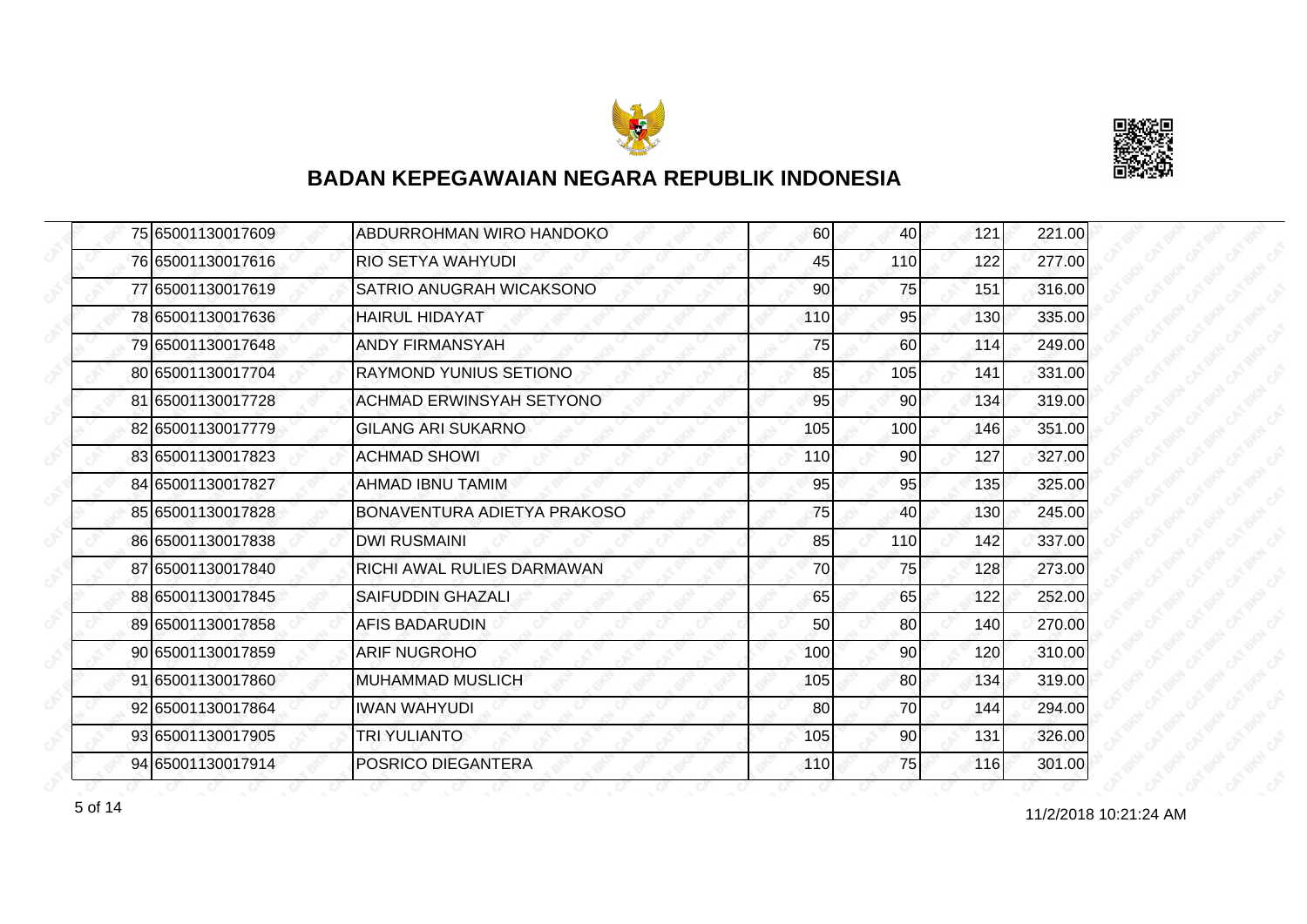



| 95 65001130017928  | JEFRI INDRA PRASETIA M           | 110 | 75              | 121 | 306.00 |
|--------------------|----------------------------------|-----|-----------------|-----|--------|
| 96 65001130017942  | TEDDY TANJUNG KURNIAWAN          | 120 | 105             | 137 | 362.00 |
| 97 65001130018906  | TYAS HARTOMO PUTRO, SE           | 95  | 85              | 144 | 324.00 |
| 98 65001230000121  | SHAFIRA PUTRI ANGGARANI          | 100 | 65              | 128 | 293.00 |
| 99 65001230000417  | CITRA CINTYA AFSARI AZIS         | 90  | 65              | 115 | 270.00 |
| 100165001230000420 | SAFETY FAHIM CAHYANTI            | 95  | 115             | 126 | 336.00 |
| 101 65001230000487 | <b>VICTORIA NEZIAH NIKIJULUW</b> | 100 | 55              | 128 | 283.00 |
| 102 65001230000518 | YUNITA EKA RIZKI LESTARI         | 85  | 45              | 139 | 269.00 |
| 103 65001230000588 | NOERMA ALIFAHRANI BAHTIAR        | 110 | 105             | 143 | 358.00 |
| 104 65001230000830 | <b>NUNIEK NOVIANTI</b>           | 75  | <b>110</b>      | 136 | 321.00 |
| 105 65001230000958 | NINDYA LIFTIA SANI               | 70  | 90              | 131 | 291.00 |
| 106 65001230000989 | ANDHINA PUTRI MIRANTI            | 105 | 80              | 135 | 320.00 |
| 107 65001230001677 | YULIA SUKMA DEVI ASMARA          | 105 | 120             | 141 | 366.00 |
| 108 65001230001882 | IKARTIKA YUDHA PRATIWI           | 80  | 65              | 128 | 273.00 |
| 109 65001230002071 | <b>ARIN SHOFIYATUNNI'MAH</b>     | 90  | 75              | 133 | 298.00 |
| 110 65001230002237 | <b>VIDYAS ANJARISMA QUR'ANY</b>  | 85  | 70              | 114 | 269.00 |
| 111 65001230002405 | <b>CHALIMATUS SYA'DIYAH</b>      | 50  | 75              | 113 | 238.00 |
| 112 65001230002431 | <b>VINNY SILVIATI</b>            | 75  | 55              | 129 | 259.00 |
| 113 65001230002745 | <b>WILDIAH MUFIDAH</b>           | 60  | 90              | 131 | 281.00 |
| 114 65001230002798 | FEBRINA SURYA DHANI              | 100 | 90 <sub>l</sub> | 154 | 344.00 |

11/2/2018 10:21:24 AM 6 of 14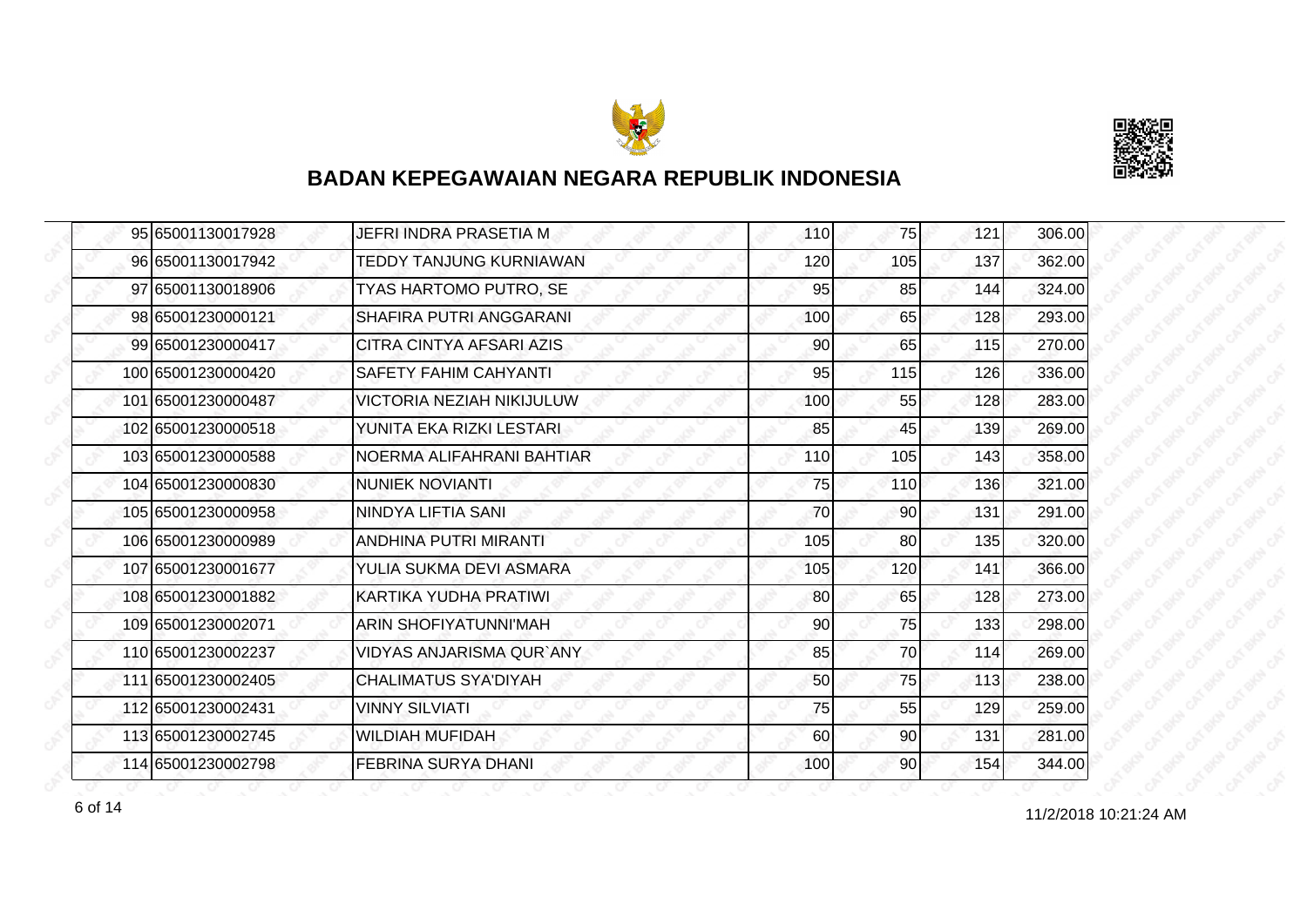



|  | 115 65001230002863 | ENDAH TRI WULANDARI                  | 85  | <b>80</b> | 103 | 268.00 |
|--|--------------------|--------------------------------------|-----|-----------|-----|--------|
|  | 116 65001230003053 | <b>NUR LAILI AGUSTIN</b>             | 95  | 80        | 141 | 316.00 |
|  | 117 65001230003215 | <b>MARISA LUTFIA FIRDIANA</b>        | 70  | 90        | 123 | 283.00 |
|  | 118 65001230003538 | <b>HELMI JAUHAR</b>                  | 65  | 60        | 115 | 240.00 |
|  | 119 65001230003668 | ULFA AINATUL ANAMI                   | 65  | 75        | 115 | 255.00 |
|  | 120 65001230004791 | <b>FAIRUZ SALSABILA</b>              | 90  | 70        | 151 | 311.00 |
|  | 121 65001230004840 | NOVALIA IVON FAJAR Y.                | 70  | 55        | 140 | 265.00 |
|  | 122 65001230004877 | RATIH YULIANI SUKMAWATI              | 65  | 60        | 116 | 241.00 |
|  | 123 65001230005953 | <b>NOVICA SARI ASTUTI</b>            | 70  | 75        | 115 | 260.00 |
|  | 124 65001230006208 | <b>MAISARAH KEMUNING</b>             | 90  | 105       | 128 | 323.00 |
|  | 125 65001230006218 | <b>MARETA TRI SURYA PERMATA</b>      | 70  | 40        | 122 | 232.00 |
|  | 126 65001230007309 | <b>AJENG PRATIWI</b>                 | 100 | 70        | 116 | 286.00 |
|  | 127 65001230007404 | ALIEFIAH ARIEF ZURAIDHA              | 60  | 105       | 146 | 311.00 |
|  | 128 65001230007441 | KARINA MURNYNGSIH                    | 70  | 75        | 117 | 262.00 |
|  | 129 65001230007473 | WARDHAH ELMIAWATI                    | 110 | 90        | 125 | 325.00 |
|  | 130 65001230007632 | ALDINA DEWI ENDARWATI                | 75  | 75        | 122 | 272.00 |
|  | 131 65001230007650 | ALEXANDRA LARASATI RATU THEO ANUGRAH | 85  | 65        | 128 | 278.00 |
|  | 132165001230007672 | DEWI PRAMITHA PURNAMA S              | 100 | 95        | 128 | 323.00 |
|  | 133 65001230007704 | KURNIA BAKTI WAHYU LESTARI           | 95  | 65        | 137 | 297.00 |
|  | 134 65001230007708 | AMINATUS SHOLICHA                    | 85  | 55        | 141 | 281.00 |

11/2/2018 10:21:24 AM 7 of 14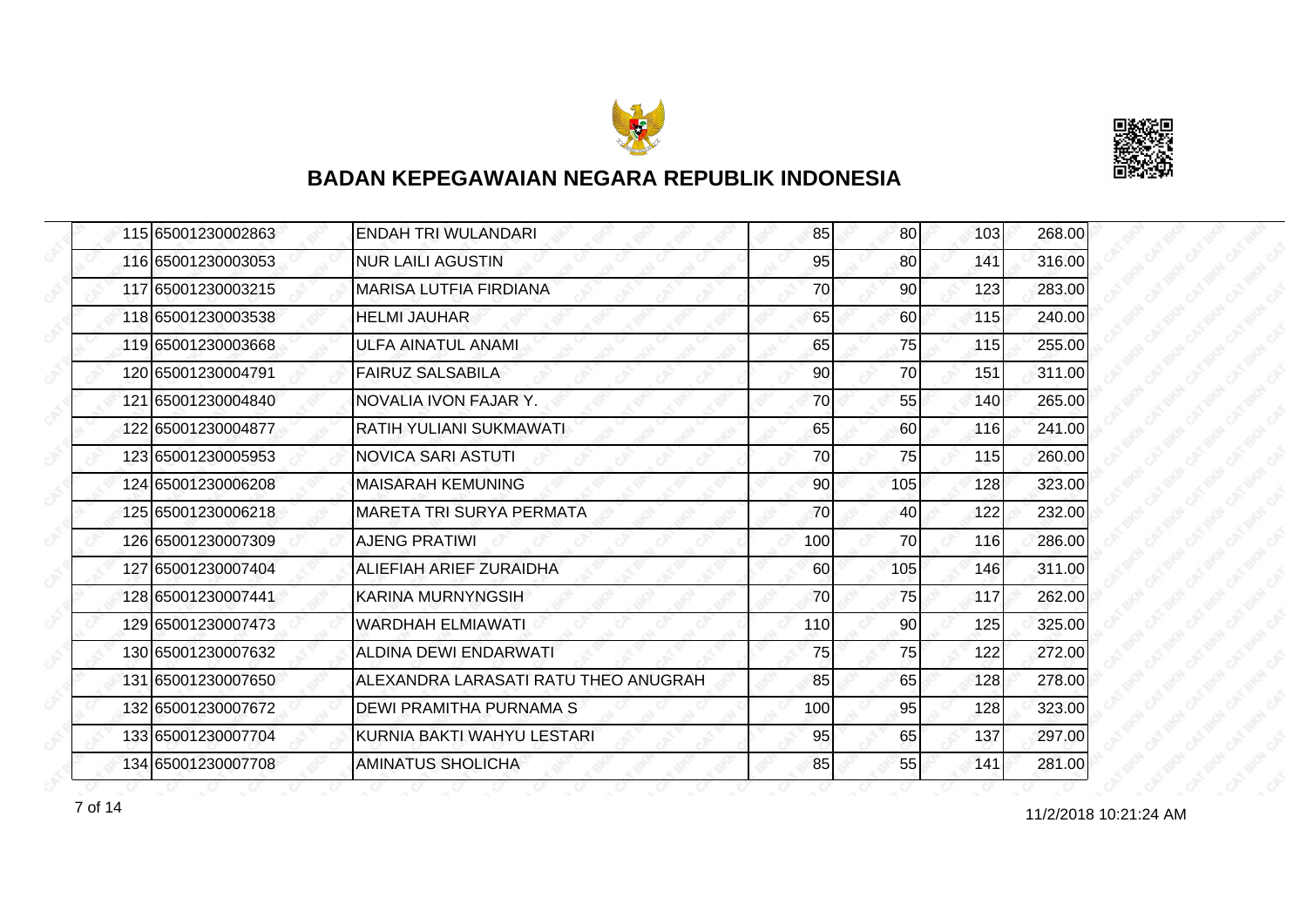



| 135 65001230007742 | LEVIA DEVIRA RACHMADAYANTI   | 65  | 80         | 137 | 282.00 |
|--------------------|------------------------------|-----|------------|-----|--------|
| 136 65001230007787 | <b>NOVIA NURUL KAMILA</b>    | 55  | 40         | 116 | 211.00 |
| 137 65001230007811 | <b>NUR KHANIFAH</b>          | 90  | 45         | 121 | 256.00 |
| 138 65001230007832 | <b>TITIS DELTA SARI</b>      | 65  | 70         | 127 | 262.00 |
| 139 65001230007847 | TRIA RUSMA WATI              | 80  | 80         | 127 | 287.00 |
| 140 65001230009346 | <b>ANISATUL FAIZAH</b>       | 90  | 60         | 131 | 281.00 |
| 141 65001230009632 | <b>ANING FANANI</b>          | 120 | <b>100</b> | 131 | 351.00 |
| 142 65001230009734 | <b>IFIYAH ARINI</b>          | 95  | 80         | 117 | 292.00 |
| 143 65001230009750 | <b>LIS MARDIYAH</b>          | 95  | 100        | 99  | 294.00 |
| 144 65001230009824 | RACHELLAURA LINTANG PERMATA  | 110 | 55         | 130 | 295.00 |
| 145 65001230009835 | WULAN AMINATUS SHOLICHAH     | 65  | 40         | 127 | 232.00 |
| 146 65001230011407 | SEPTRIVENI DARIS ROSYIDA     | 80  | 115        | 143 | 338.00 |
| 147 65001230012400 | <b>FAUZIANA APRILIA</b>      | 100 | 60         | 128 | 288.00 |
| 148 65001230012408 | <b>HANUM MAHFUDZOH AULIA</b> | 70  | 50         | 128 | 248.00 |
| 149 65001230012507 | ADIILAH ADLAN ATS TSAANII    | 80  | 90         | 134 | 304.00 |
| 150 65001230012534 | <b>ARINDRA PUTRI RIZKIA</b>  | 90  | 40         | 129 | 259.00 |
| 151 65001230012542 | <b>DEFIANTI RISWANDI</b>     | 75  | 90         | 134 | 299.00 |
| 152165001230012592 | <b>HANIK SUSANTI</b>         | 95  | 100        | 111 | 306.00 |
| 153 65001230012598 | IKA RETNO WIRI IRYANTI       | 75  | 75         | 128 | 278.00 |
| 154 65001230012608 | <b>LINDA DAMAYANTI</b>       | 25  | 35         | 129 | 189.00 |

11/2/2018 10:21:24 AM 8 of 14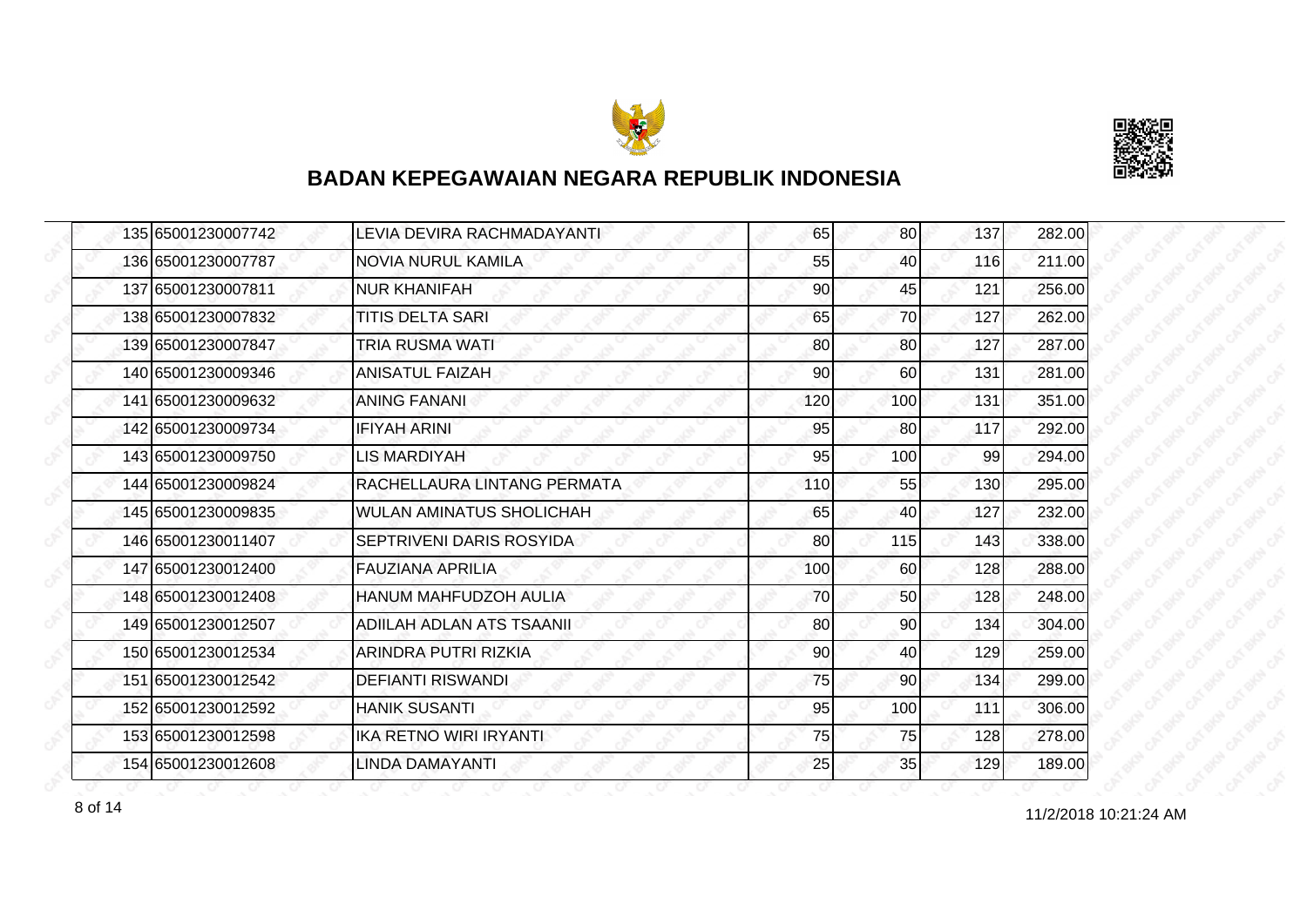



| 155 65001230012673 | <b>NASTITI RAHAYU</b>         | 80  | 85              | 135 | 300.00 |
|--------------------|-------------------------------|-----|-----------------|-----|--------|
| 156 65001230012681 | NITA OKTIYOWATI               | 90  | 50              | 135 | 275.00 |
| 157 65001230012694 | <b>NUR FADLILATUL ILMI</b>    | 70  | 70              | 139 | 279.00 |
| 158 65001230012713 | RISKA AGUSTIN WIDYA PRADANA   | 95  | 65              | 154 | 314.00 |
| 159 65001230012756 | DYAH WAHYU WARDHANY           | 75  | 70              | 127 | 272.00 |
| 160 65001230012816 | KARTIKA EKA AGUSTINA          | 80  | 45              | 132 | 257.00 |
| 161 65001230012834 | <b>SRI PUJI YANTI</b>         | 80  | 55              | 139 | 274.00 |
| 162 65001230012859 | CINDY DWI RATNA KUSWIDYARINI  | 85  | 70              | 132 | 287.00 |
| 163 65001230013168 | KARTIKA RAHMAWATI             | 95  | 80              | 124 | 299.00 |
| 164 65001230013169 | <b>LATIFATUS ZAHRO</b>        | 85  | 90 <sub>0</sub> | 124 | 299.00 |
| 165 65001230013178 | <b>NUKE NURMAWATI</b>         | 85  | 100             | 137 | 322.00 |
| 166 65001230013197 | PRAJNYA PARAMITA ARTANTIWI    | 105 | 85              | 133 | 323.00 |
| 167 65001230013207 | RIZKI AMALIA ELFITA           | 100 | 125             | 136 | 361.00 |
| 168 65001230013210 | RIZKI KURNIA RAKHMI HARDIANTI | 95  | 105             | 135 | 335.00 |
| 169 65001230015434 | <b>ALDIANA PRESTISYA</b>      | 55  | 45              | 133 | 233.00 |
| 170 65001230015535 | CHRISTINE JANAVI.T            | 80  | 90              | 120 | 290.00 |
| 171 65001230015549 | YANA PUTRI MASLACHA           | 115 | 85              | 136 | 336.00 |
| 172 65001230015602 | <b>DEVINTA AJENG PITALOKA</b> | 65  | 80              | 140 | 285.00 |
| 173 65001230015616 | <b>ERA NUR CHOLIFAH, SE</b>   | 75  | 90              | 118 | 283.00 |
| 174 65001230015622 | <b>FATIMATUL ZAHRO</b>        | 80  | 75              | 131 | 286.00 |

11/2/2018 10:21:24 AM 9 of 14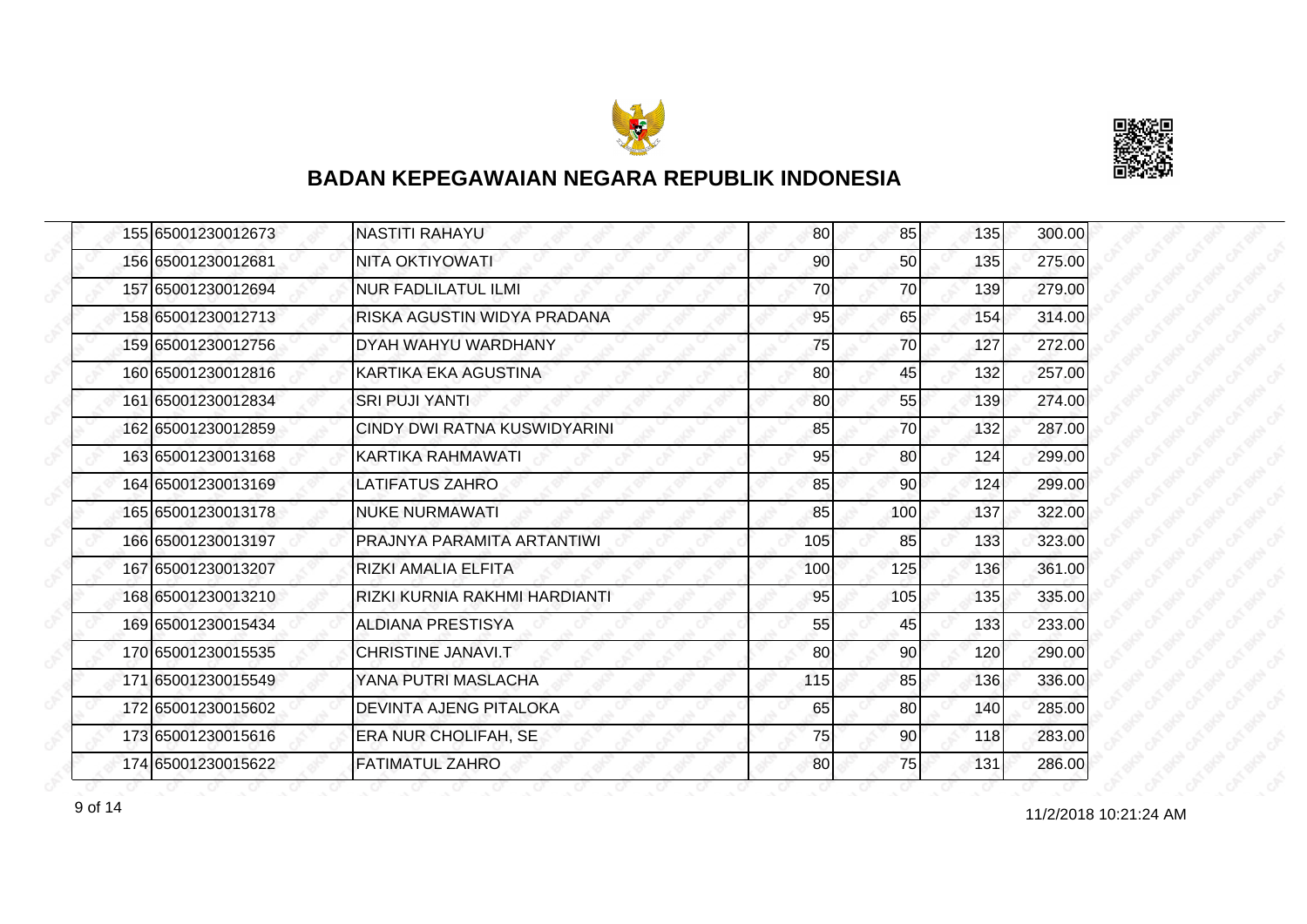



|  | 175 65001230015627 | <b>GABY RADITYAH SUSILO MARIZ</b> | 85  | 55              | 137 | 277.00 |
|--|--------------------|-----------------------------------|-----|-----------------|-----|--------|
|  | 176 65001230015655 | <b>IKA DESI PRATIWI</b>           | 100 | 60              | 145 | 305.00 |
|  | 177 65001230015661 | <b>MARTA DEWI KUSUMAWATI</b>      | 75  | 55              | 137 | 267.00 |
|  | 178 65001230015674 | NADHIAR PUTRI RORIANITA           | 50  | 65              | 138 | 253.00 |
|  | 179 65001230015682 | RATIH SAGITA, S.A.                | 125 | 100             | 140 | 365.00 |
|  | 180 65001230015707 | <b>VERONIKA WULANDHARI</b>        | 75  | 50              | 124 | 249.00 |
|  | 181 65001230015711 | <b>WANTIKA</b>                    | 70  | 40I             | 123 | 233.00 |
|  | 182 65001230017998 | <b>ARDWIYANTI</b>                 | 95  | 80              | 133 | 308.00 |
|  | 183 65001230018032 | <b>HIDAYATUL MASRUROH</b>         | 75  | 110             | 136 | 321.00 |
|  | 184 65001230018041 | <b>JUANG QUALITY ANNISA</b>       | 85  | 115             | 132 | 332.00 |
|  | 185 65001230018055 | KARTIKA AYU DAMAYANTI             | 95  | 100             | 123 | 318.00 |
|  | 186 65001230018110 | <b>NOVIA AINUN BAROROH</b>        | 110 | 65              | 134 | 309.00 |
|  | 187 65001230018136 | ADELIA FERLINA DAMAYANTI          | 90  | 90 <sub>0</sub> | 119 | 299.00 |
|  | 188 65001230018146 | <b>AMINARTI RAHAYU</b>            | 105 | 120             | 120 | 345.00 |
|  | 189 65001230018195 | ANGGUN SULISTYORINI, SE           | 90  | 60              | 120 | 270.00 |
|  | 190 65001230018510 | YULLI ANJAR WATI                  | 100 | 45              | 133 | 278.00 |
|  | 191 65001230018517 | SHERLY LIDYANAWATI                | 85  | 65              | 128 | 278.00 |
|  | 192 65001230018549 | TEMMY DWIJAYANTI HALIM            | 95  | 65              | 132 | 292.00 |
|  | 193 65001230018562 | SITI UMI JARIYAH                  | 95  | 65              | 120 | 280.00 |
|  | 194 65001230018589 | RESKY EGA TATMAINNUL QULUB        | 110 | <b>60</b>       | 131 | 301.00 |

11/2/2018 10:21:24 AM 10 of 14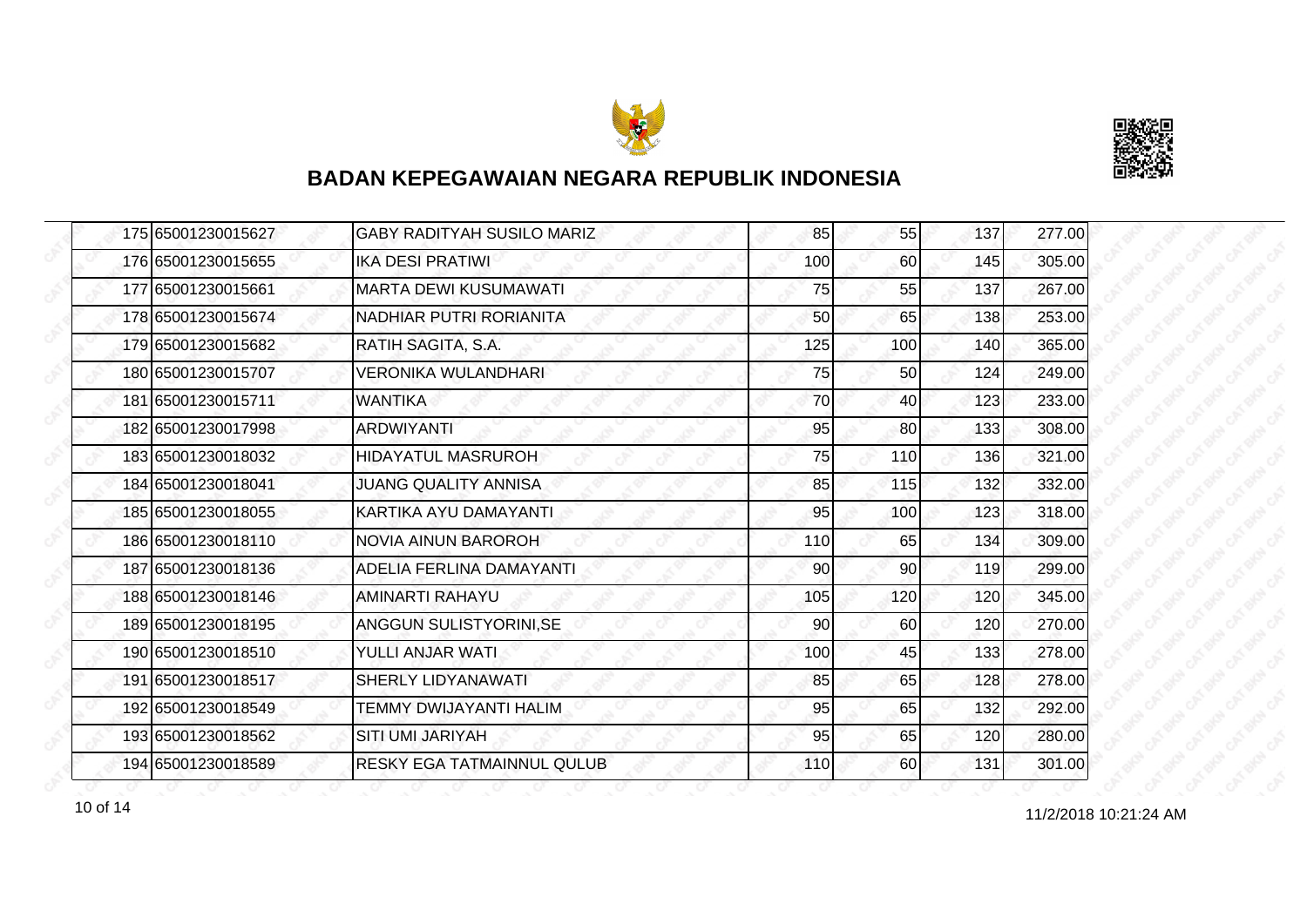



|  | 195 65001230018981 | RAHMANIAR RESTY SWASTIKANINGSIH      | 75  | 65  | 145 | 285.00 |
|--|--------------------|--------------------------------------|-----|-----|-----|--------|
|  | 196 65001230018987 | <b>RIZQY AMALIA</b>                  | 80  | 110 | 113 | 303.00 |
|  | 197 65001230018995 | <b>USWATUN HASANAH</b>               | 80  | 55  | 138 | 273.00 |
|  | 198 65001230019482 | LAILA RAHMAWATI                      | 85  | 85  | 127 | 297.00 |
|  | 199 65001230019505 | PEGA ADELA HARSO                     | 90  | 125 | 126 | 341.00 |
|  | 200 65001230019570 | <b>RIRIN OKATIA</b>                  | 100 | 60  | 141 | 301.00 |
|  | 201 65001230019590 | <b>USWATUL CHINDRA FEBRIVIENTY</b>   | 90  | 65  | 128 | 283.00 |
|  | 202 65001230019596 | VEGA CANDRA KIRANA                   | 95  | 75  | 140 | 310.00 |
|  | 203 65001230021139 | <b>ARTANI HAPSARI</b>                | 95  | 90  | 110 | 295.00 |
|  | 204 65001230021142 | <b>ARUM DRAJAT GAYATRI</b>           | 80  | 80  | 146 | 306.00 |
|  | 205 65001230021149 | CITRA ALFA RIYADDINI                 | 100 | 55  | 136 | 291.00 |
|  | 206 65001230021286 | <b>RIKA LINDAWATI</b>                | 110 | 60  | 122 | 292.00 |
|  | 207165001230021353 | SAKINATUL MARDIYAH                   | 80  | 80  | 134 | 294.00 |
|  | 208 65001230023334 | AULIDA KHOLIFATUN NISA               | 55  | 70  | 121 | 246.00 |
|  | 209 65001230023335 | <b>BENITA KUMALA DEWI</b>            | 80  | 115 | 140 | 335.00 |
|  | 210 65001230023343 | DYAH TRISNANING HIDAYATI             | 100 | 125 | 140 | 365.00 |
|  | 211 65001230023349 | INDIANA SURYANINGRUM BINTI KOMARUYAH | 115 | 65  | 145 | 325.00 |
|  | 212 65001230023351 | INTAN MULIA HADI                     | 70  | 80  | 139 | 289.00 |
|  | 213 65001230023352 | <b>INTAN RIZQIA FEBRIANTI</b>        | 80  | 75  | 137 | 292.00 |
|  | 214 65001230023355 | <b>JEANETTE SHELYTA BITIN</b>        | 100 | 80  | 130 | 310.00 |

11 of 14  $11/2/2018$  10:21:24 AM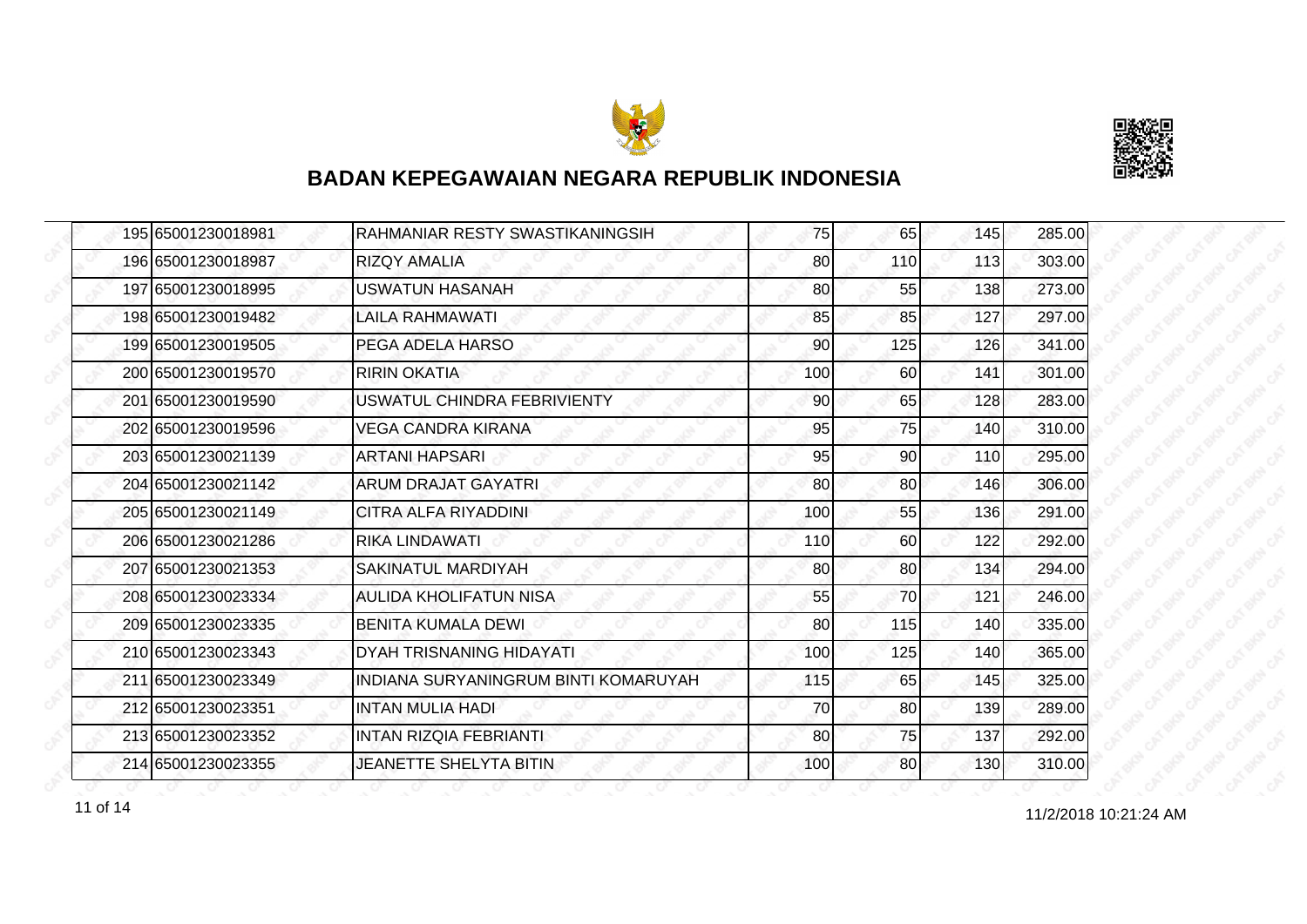



| 215 65001230023555 | <b>RIZKY NURAZIZA</b>           | 95  | 90  | 134 | 319.00 |
|--------------------|---------------------------------|-----|-----|-----|--------|
| 216 65001230023569 | <b>RIZQI PUTRI RINA LESTARI</b> | 60  | 70  | 146 | 276.00 |
| 217 65001230023577 | SHANZAH ISMININGTIAS            | 70  | 95  | 132 | 297.00 |
| 218 65001230023639 | VIKA JAHASMI                    | 100 | 45  | 136 | 281.00 |
| 219 65001230023641 | <b>TITIN HARTINAH</b>           | 80  | 55  | 125 | 260.00 |
| 220165001230023643 | <b>VANNY M Br SIMANUNGKALIT</b> | 55  | 30  | 112 | 197.00 |
| 221 65001230023649 | <b>VINDA FEBRI ATMASARI</b>     | 85  | 80  | 141 | 306.00 |
| 222 65001230023655 | YULI DWI JAYANTI                | 105 | 110 | 118 | 333.00 |
| 223 65001230026838 | NINGKE ULANDARI                 | 100 | 80  | 136 | 316.00 |
| 224 65001230026842 | RIYA DHOTUS SAKINAH             | 70  | 55  | 125 | 250.00 |
| 225165001230026845 | INISRINA KHOIRUNNISA RAHMAWATI  | 70  | 45  | 121 | 236.00 |
| 226165001230026877 | LINTANG INGGRIHANING PUTRI      | 100 | 95  | 147 | 342.00 |
| 227 65001230026881 | <b>MEI RINTA</b>                | 105 | 90  | 134 | 329.00 |
| 228 65001230026913 | <b>SINDA ARISTA RUSANTI</b>     | 110 | 120 | 134 | 364.00 |
| 229 65001230026939 | ASRI INDIKA SARI                | 85  | 60  | 139 | 284.00 |
| 230 65001230026947 | NOVIA RAHMAWATI                 | 115 | 50  | 136 | 301.00 |
| 231 65001230026959 | <b>SITI FATIMAH</b>             | 70  | 100 | 131 | 301.00 |
| 232165001230026970 | ARUM KUSUMA WARDHANI            | 90  | 80  | 124 | 294.00 |
| 233 65001230026974 | <b>MEIRESHI LOVEMA LAGA</b>     | 60  | 75  | 132 | 267.00 |
| 234 65001230026977 | <b>NUR INDAH AYU RAHMAWATI</b>  | 85  | 90  | 131 | 306.00 |

11/2/2018 10:21:24 AM 12 of 14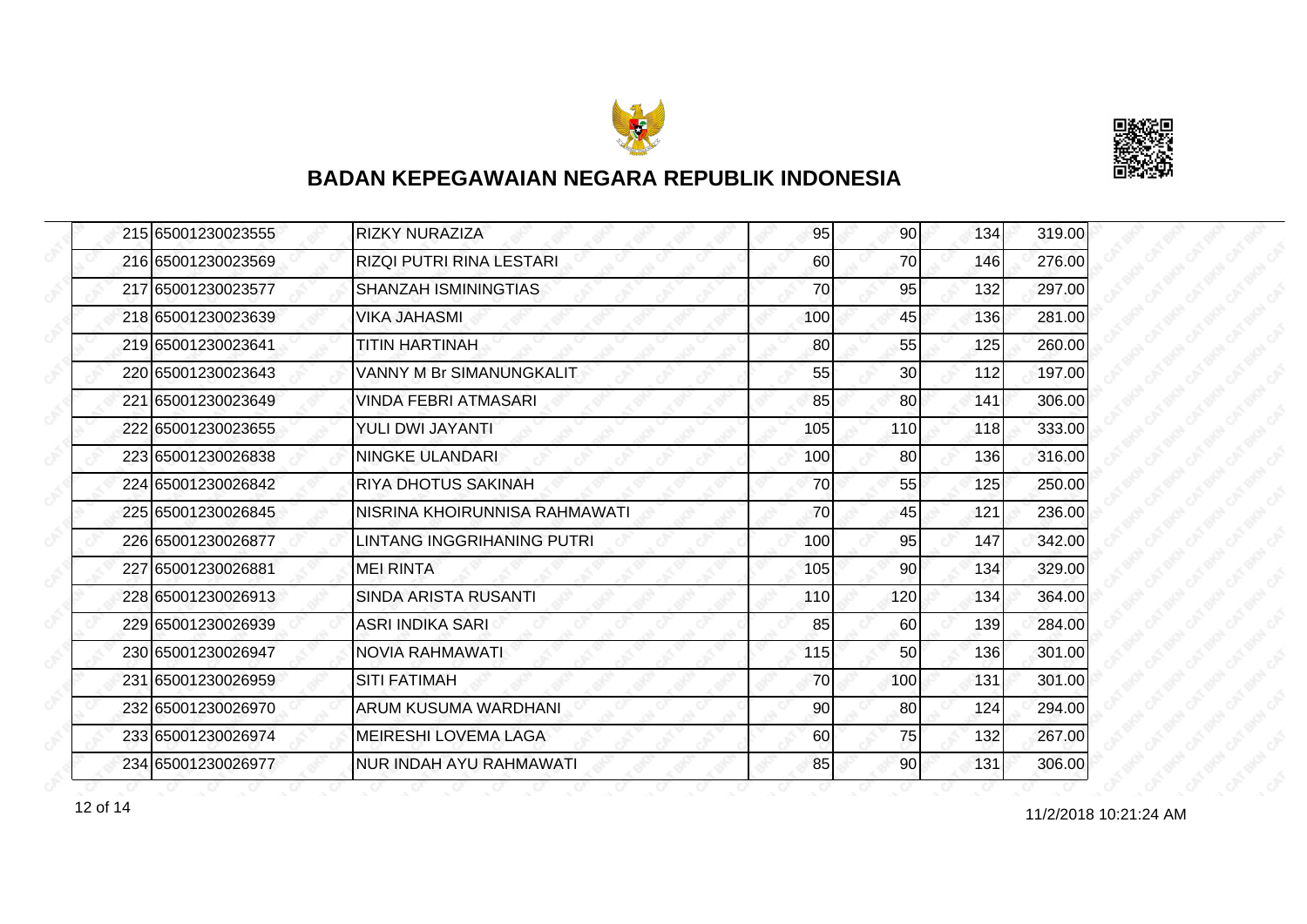



| 235 65001230026984 | ANNISABILA LAUKHIL ZUKHRUFIA    | 105 | 90 <sub>l</sub> | 130 | 325.00 |
|--------------------|---------------------------------|-----|-----------------|-----|--------|
| 236 65001230026986 | AYUNDHA FEBRI SYLVIA RAMADHANI  | 95  | 60              | 110 | 265.00 |
| 237 65001230026992 | REINISYA RIZKY PUTRI PRABANDARI | 85  | 50              | 113 | 248.00 |
| 238 65001230026994 | DENOK WARDATUL MUSYAYYADAH      | 55  | 100             | 135 | 290.00 |
| 239 65001230026999 | <b>DEWI KUMALA</b>              | 110 | 95              | 140 | 345.00 |
| 240 65001230027005 | EVI YUNITA KUSUMA W             | 95  | 65              | 139 | 299.00 |
| 241 65001230027017 | <b>SITI MASITAH</b>             | 90  | 85              | 108 | 283.00 |
| 242 65001230027022 | <b>RIRIN FITRIYAH</b>           | 65  | 80              | 132 | 277.00 |
| 243 65001230027024 | <b>ARINI PRIHATININGRUM</b>     | 80  | 90              | 129 | 299.00 |
| 244 65001230027027 | VERA THERESYANA SAMBA           | 110 | 85              | 126 | 321.00 |
| 245 65001230027030 | <b>FAIZA UMMUL HUSSAINI</b>     | 80  | 75              | 127 | 282.00 |
| 246 65001230027034 | IKHILMATUS SA`DIYAH             | 85  | 110             | 130 | 325.00 |
| 247 65001230027035 | <b>NUR INDAH AGUSTINI</b>       | 75  | 100             | 149 | 324.00 |
| 248165001230027043 | IRETNO PUSPITASARI              | 70  | 110             | 141 | 321.00 |
| 249 65001230027045 | <b>BINTARI WIDYA PRIHASTUTI</b> | 100 | 105             | 132 | 337.00 |
| 250 65001230027050 | <b>NUR FAJRIYATUL HIKMAH</b>    | 105 | 70              | 127 | 302.00 |
| 251 65001230027064 | <b>INNEKE PUTRI SUNDARI</b>     | 60  | 80              | 135 | 275.00 |
| 252 65001230027080 | <b>DEWI SOFIANINGSIH</b>        | 75  | 70              | 123 | 268.00 |
| 253 65001230027108 | <b>FARIDA NUR AFIA</b>          | 45  | 60              | 116 | 221.00 |
| 254 65001230027111 | FAUZIA                          | 105 | 100             | 134 | 339.00 |

11/2/2018 10:21:24 AM 13 of 14